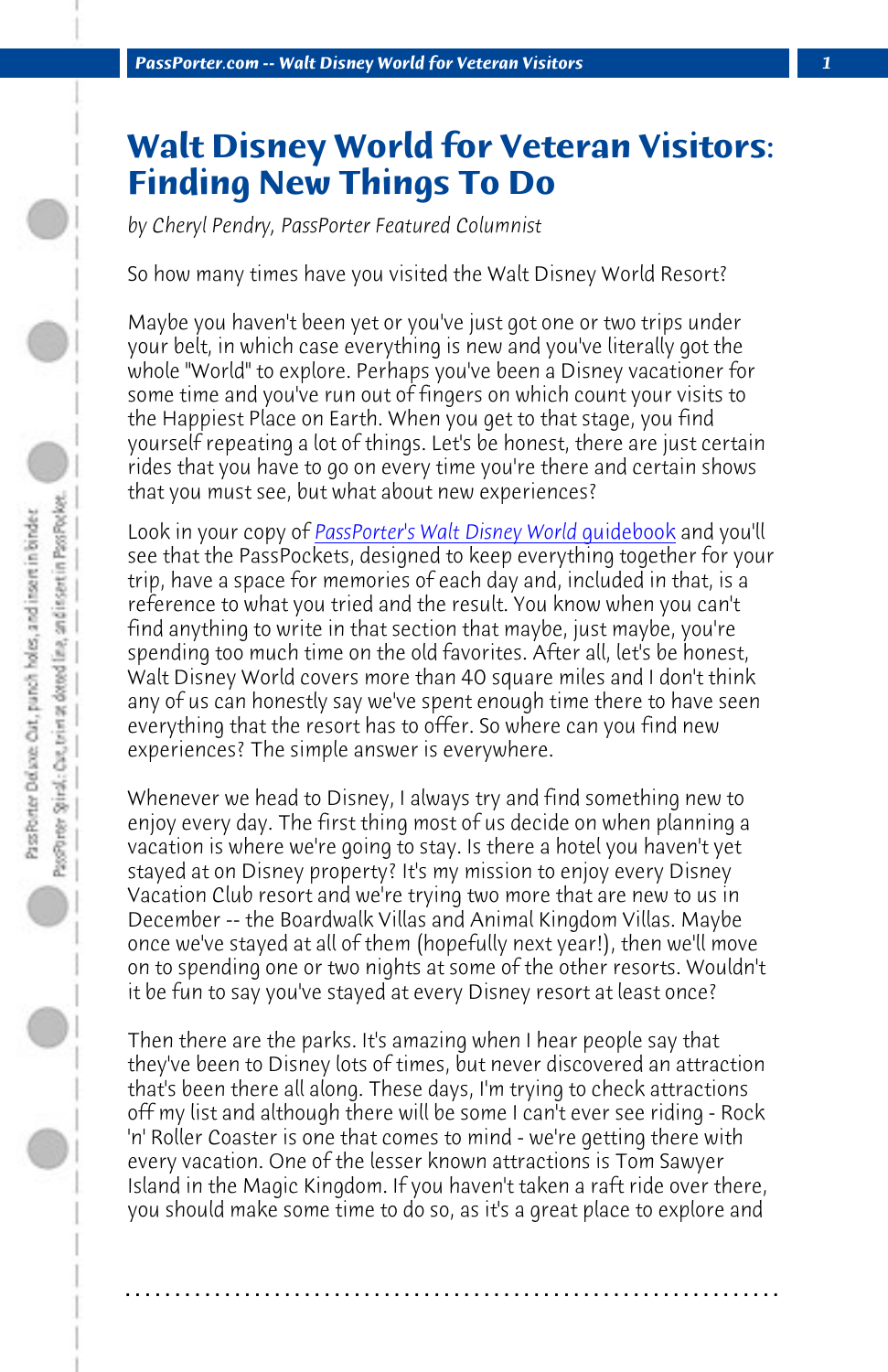has plenty to enjoy. Other places that fit into this category include Innoventions over at Epcot and Rafiki's Planet Watch at Disney's Animal Kingdom.

Or what about the Swiss Family Treehouse? You can't miss it, looming over Adventureland, but have you ever headed up there to see what it's all about? Understandably, thrill seekers head straight down Sunset Boulevard to visit their favorites at Disney's Hollywood Studios and it's fair to say that some of the attractions are hidden away, such as the Magic of Disney Animation, One Man's Dream, and Sounds Dangerous. The last one is on my personal list to try out on our trip in December.

Don't forget the parades and shows. It never ceases to amaze me how many people have yet to see all the afternoon parades and nighttime shows. This is Disney and every piece of entertainment they put on, be it fireworks, parade or show, is worth seeing at least once.

If you really have seen everything in the parks that's performed "on stage," maybe it's time to head backstage with one of the numerous behind the scenes tours that Disney offers. There's something for every taste from riding Segways in Epcot, to visiting the tunnels underneath the Magic Kingdom or the animal care areas at Disney's Animal Kingdom.

Then there are the restaurants. Outside of major cities like New York and London, you're unlikely to find a better selection of places to eat. Dining at the various resorts can give you the opportunity to explore them and find out what they have to offer. How about heading over to Olivia's at Old Key West for lunch or dinner and hiring out a boat to explore the river down to Downtown Disney for an hour or so? Maybe a dinner at one of the restaurants at the Grand Floridian, timed so that you can watch Wishes before or afterwards from the resort marina. It's a totally different perspective to seeing it in the park. Or perhaps head for the BoardWalk to eat and then enjoy the street entertainers outside.

Then there are the parts of Disney that not everyone takes time to visit. Many people head straight for the four main theme parks, with some time for shopping at Downtown Disney thrown in for good measure. There's more to Downtown Disney than just browsing the stores, with eating options, Cirque du Soleil's show La Nouba, DisneyQuest, and even boats to hire at the Marketplace.

And speaking of water-based activities, don't forget there are two water parks, Typhoon Lagoon and Blizzard Beach to enjoy, along with Disney's Wide World of Sports. You may have heard of all the championship golf courses on Disney property, but if you're not up to that level, then there

**. . . . . . . . . . . . . . . . . . . . . . . . . . . . . . . . . . . . . . . . . . . . . . . . . . . . . . . . . . . . . . . . . .**